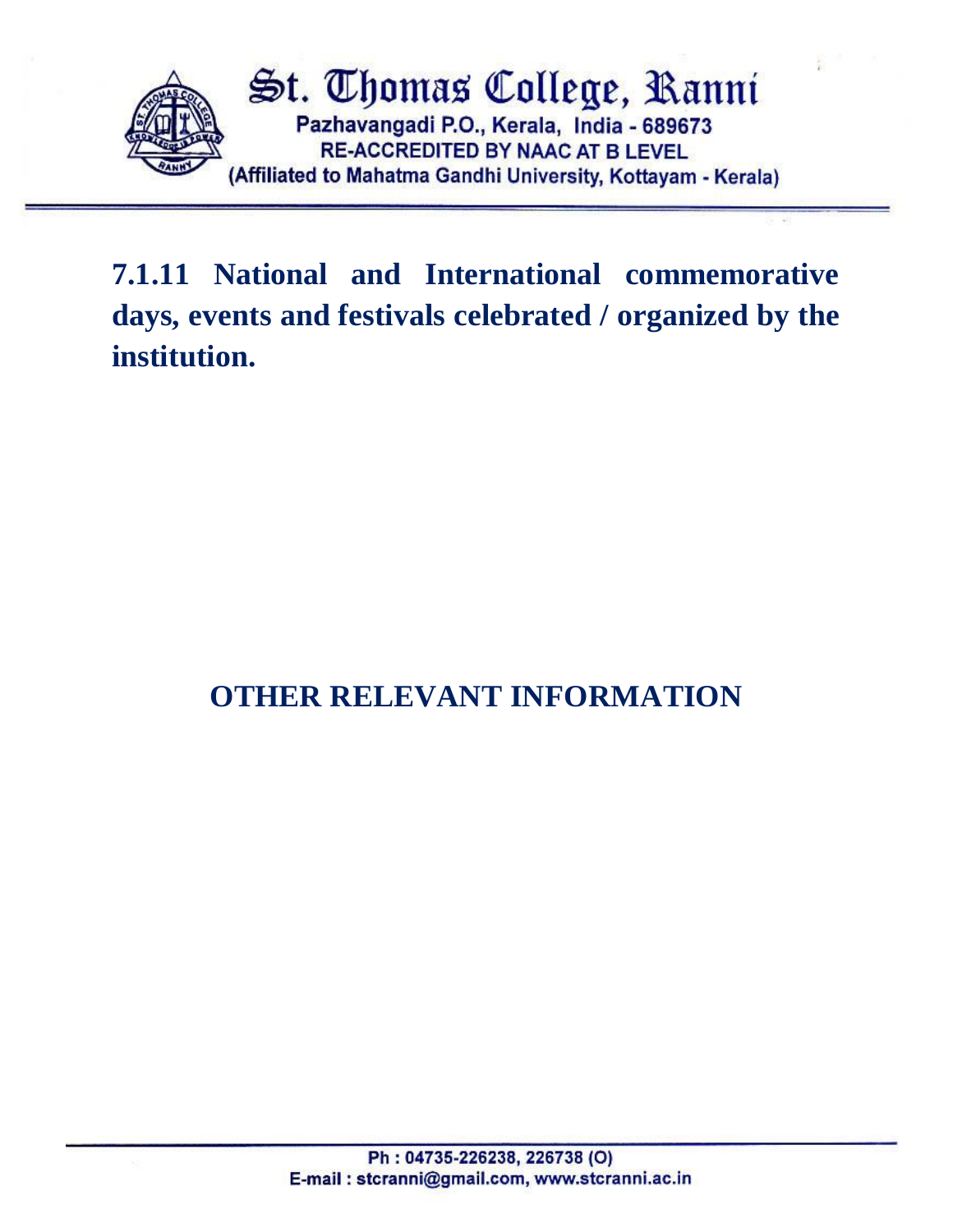**Details of national and international commemorative days, events and festivals celebrated/organised by the institution**

| Sl. No.        | <b>Date</b>                                             | <b>Name of the Event</b>       | <b>Conducted by</b>                                      |
|----------------|---------------------------------------------------------|--------------------------------|----------------------------------------------------------|
| $\mathbf{1}$   | 5/6/2020                                                | World Environment Day          | <b>NSS</b>                                               |
| $\overline{2}$ | 21/6/2020                                               | International Day of Yoga      | <b>NSS</b>                                               |
| 3              | 11/7/2020                                               | World Population day           | <b>NSS</b>                                               |
| $\overline{4}$ | 7/8/2020                                                | National Handloom Day          | <b>NSS</b>                                               |
| 5              | 15/8/2020                                               | Independence Day of India      | <b>NSS&amp;NCC</b>                                       |
| 6              | 3/9/2020                                                | <b>Onam Celebration</b>        | Department of<br>Commerce                                |
| $\overline{7}$ | 1/9/2020                                                | <b>Onam Celebration</b>        | <b>NSS</b>                                               |
| 8              | 16/9/2020                                               | World Ozone Day                | Department of<br>Chemistry                               |
| 9              | 24/9/2020                                               | <b>NSS Day</b>                 | <b>NSS</b>                                               |
| 10             | 25/9/2020                                               | World Environmental Health Day | Dept. of Zoology                                         |
| 10             | 27/9/2020                                               | World Tourism Day              | Department of<br><b>Tourism and Travel</b><br>Management |
| 12             | 2 <sub>nd</sub><br>$-\overline{8^{th}}$<br>October 2020 | National Wildlife Week         | Dept. of Zoology                                         |
| 11             | 2 <sup>nd</sup><br>week of<br>October 2020              | World Space Week               | Department of<br>Physics                                 |
| 12             | 31/11/2020                                              | National Unity Day             | Choreography and<br>Music clubs                          |